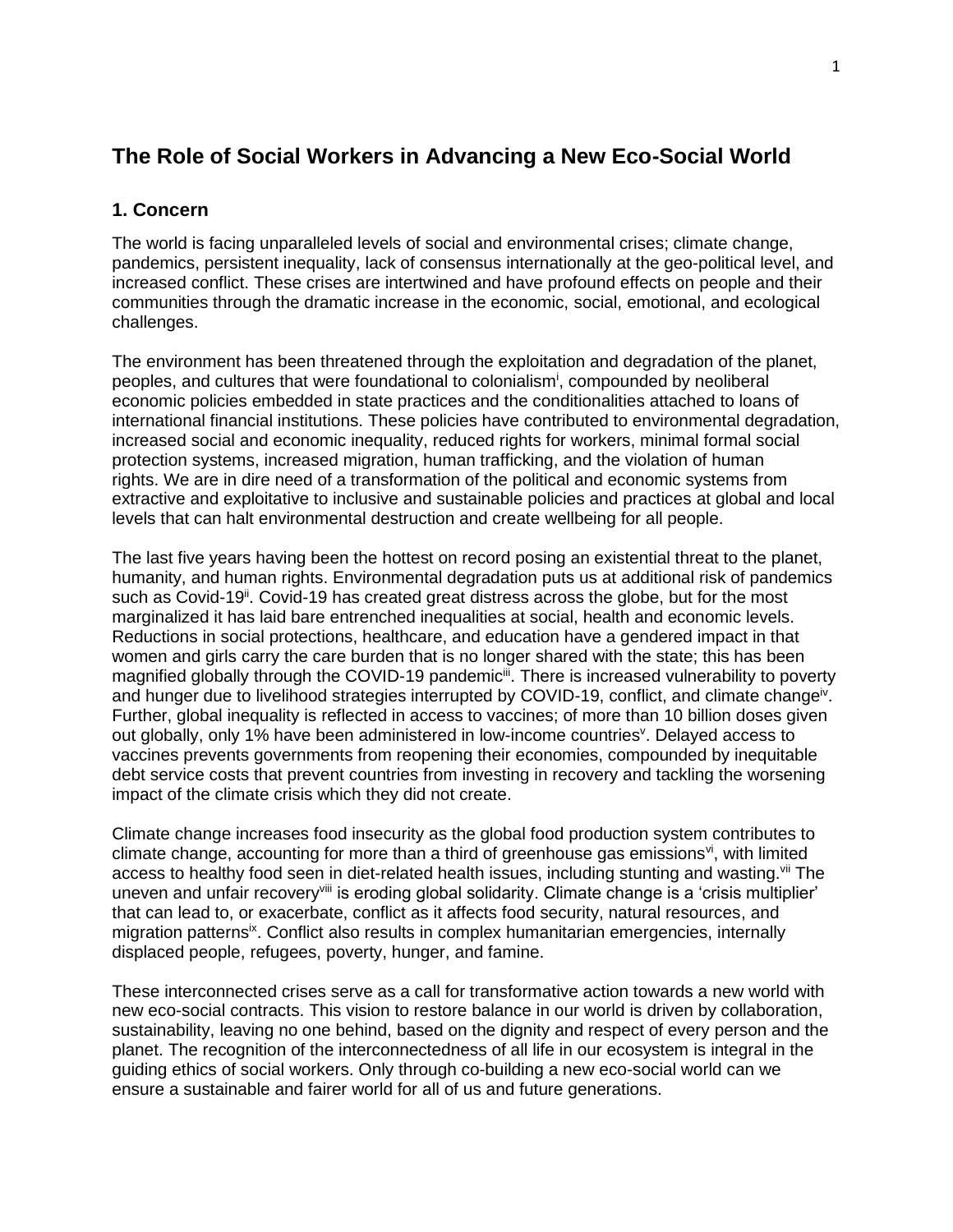This paper affirms to:

a) Expand on the 1996 IFSW Human Rights Policy and the 2014 Globalization and the Environment Policy

b) Articulates and supports the development of the IFSW's position on co-building a new ecosocial world grounded in a holistic human rights framework

c) Call to action for governments and key stakeholders to assure a more sustainable and just world.

## **2. Context**

As the global mass movement to address the urgent need to co-design and co-build a new ecosocial world grows, so does the engagement of social workers globally. The profession has a long history of social action and advocacy, with the context of community and systems engagement reflective of the diversity of our profession together in our communities. The growing crisis of climate change, pandemics, environmental destruction, conflict and global inequality (including lack of social protection systems) diminish human and environmental rights that find social workers with a critical role in this global movement to address these inequities.

Through building relationships and partnerships between civil society, global bodies, governments, and United Nations agencies<sup>x</sup>, we contribute to and help co-build a new ecosocial world movement.

## **3. Promoting a Holistic Rights Framework**

It is time to extend the existing UN Human Rights Declaration to a Holistic Rights Framework to encompass social human rights, cultural rights, ecosystem rights, and the broader rights of nature to ensure that the global crises of climate change, pandemics, and conflict are addressed and that a new eco-social world can flourish. This recognizes that in 2021 United Nations (UN) Human Rights Council Resolution of the Right to a Clean, Healthy and Sustainable Environment<sup>xi</sup> and the appointment of a Special Rapporteur on the promotion and protection of human rights in the context of climate change honor the nexus of human rights and the environment.

Human rights and environmental issues are inextricably connected. Climate change is eroding the rights to health, life, culture, housing, food, water and sanitation, self-determination, development, peace and security, a standard of living adequate for health and well-being, and cultural rights.

In the 1996 IFSW Human Rights Policy states;

Human Rights condenses into two words the struggle for dignity and fundamental freedoms which allow the full development of human potential. Civil and political rights have to be accompanied by economic, social and cultural rights.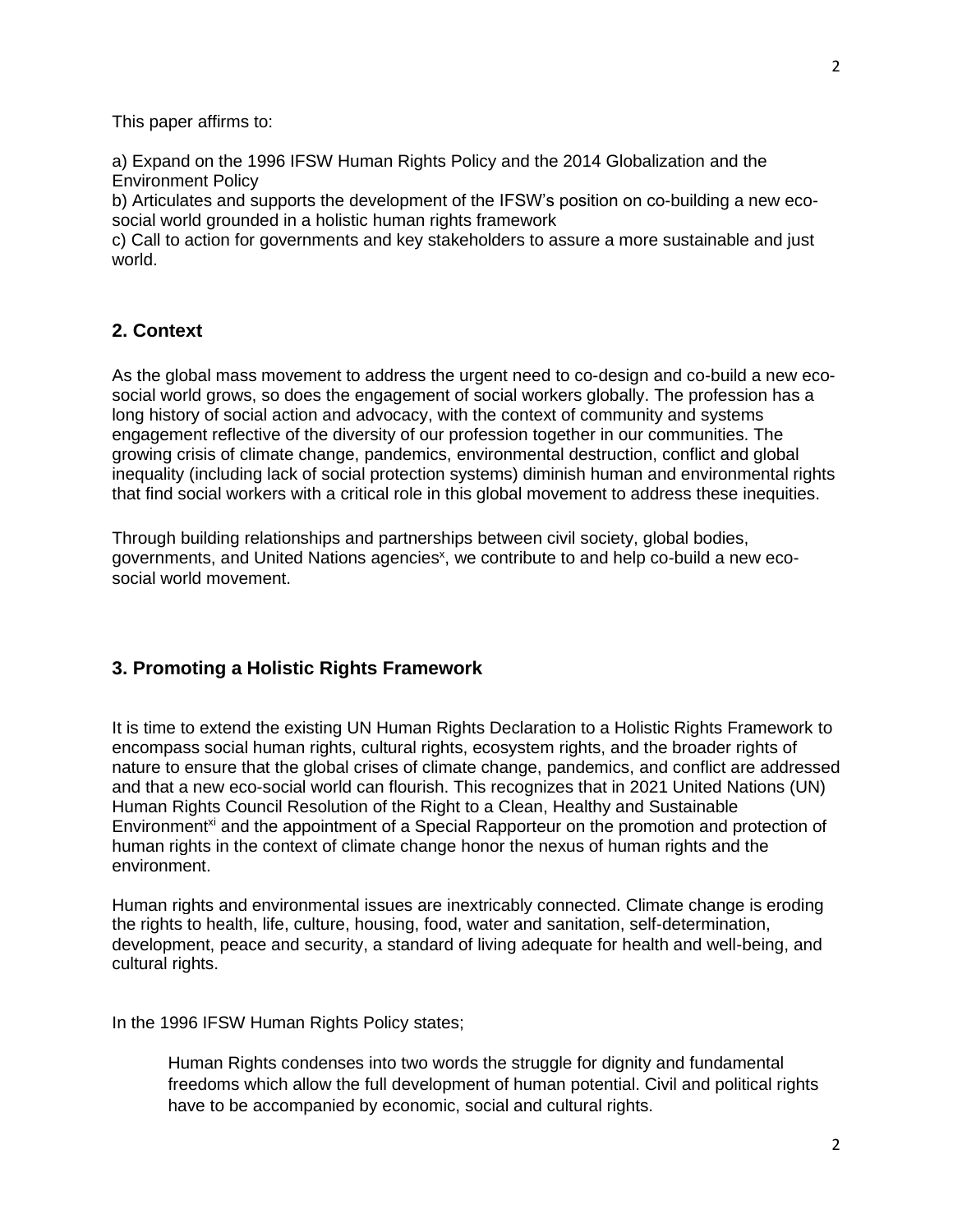A Holistic Rights Framework recognizes individual human rights, (dignity and fundamental freedoms), social human rights, (civil, economic, and political), cultural rights, ecosystem rights, and the broader rights of nature. Within this framework are driving values and principles: Recognizing the importance of diversity, sustainability, self-determination, and that all people are responsible to protect and advance the rights of others as well as nature. The aim of the framework is to establish a consensus that balances all rights through participatory engagement in inclusive policies and practices for our shared futures.

#### **The Role of Social Workers**

Social workers have an important role working with these complex yet interconnected issues on local, national, and global levels. Social workers utilize holistic and ecological approaches that are driven by knowledge and professional ethics and values with a commitment to engaging and supporting diverse communities through practice that honors the importance of reciprocal relationships with communities to advance human rights, economic, environmental, and social justice.

The social work profession engages across micro-mezzo-and macro levels of policy and practice to co-build partnerships that create change and promote opportunities that support and build sustainable development and eco-social practice, committed to building a new eco-social world in which all rights are ensured and no one is left behind. Social workers are working within communities and governments, co-designing and co-building social and environmental protection, leading to capacity-building, and policy-development to combat complex and intersecting crises.

## **4. IFSW Policy Statement on Co-building a New Eco-Social World**

The world needs new policies, social contracts, and practices that foster relationships and partnerships that build security and confidence for all people and the sustainability of the planet. The social work profession is an important stakeholder and partner for global action (including the Sustainable Development Goals (SDGs) <sup>xii</sup> and other local, regional and global development strategies.

An eco-social approach requires key actions in relation to the 5 **(**equally considered) dimensions of sustainability: **people, planet, prosperity, peace,** and **partnership xiii** as outlined by the United Nations**.** These are expanded by IFSW where indicated:

**People:** In line with the central premise of the United Nations' Sustainable Development Goals, "leaving no one behind" must be at the core of all governments decisions that ensure human rights for all. IFSW recognizes that in order for rights to be realized, it takes all of us to ensure dignity and respect.

**Planet:** An eco-social approach recognizes that humans are part of the ecosystem, and that human and environmental wellbeing are interrelated. Climate action must prioritize listening to and working with First Nations peoples all over the world. IFSW and partners to the Global Definition of Social Work, recognize the equal foundation knowledge from indigenous wisdom as central to achieving an eco-social world.

**Prosperity** An eco-social understanding of prosperity must critically examine societal and economic structures, practices, and ways of life. The IFSW promotes transforming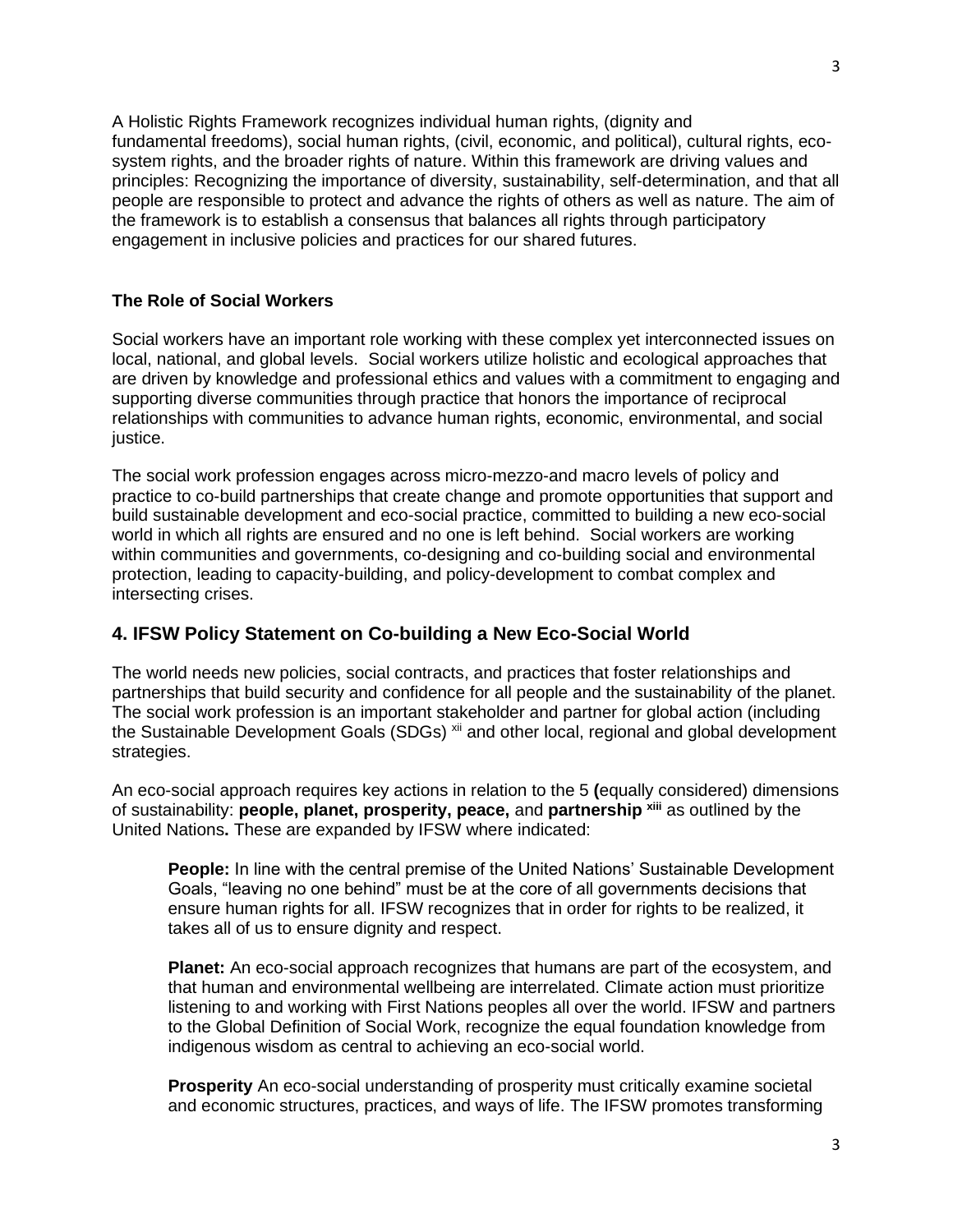global economies towards a more sustainable, inclusive and fair approach, driven by a change in understanding of prosperity from purely economic growth towards sustainable social and environmental wellbeing.

**Peace:** An eco-social approach requires new bottom-up approaches that recognize that national and individual interests are secondary to global fairness, peace and sustainability. IFSW views an eco-social world that respects cultural diversity and identity in the context of global citizenship and reciprocal respect, creating a foundation for sustainable peace.

**Partnership:** The SDGs call for "a spirit of strengthened global solidarity". For social workers, partnership starts with respecting difference and diversity, centered in equity, and by listening and understanding each other. IFSW promotes the sharing of knowledge and insights, of working in collaboration, that is centered in equity that leads to agreed solutions and joint actions for sustainable shared futures.

# **5. Impact of this Policy Paper**

IFSW will work towards:

- The co-design and co-building of urgent global action to implement the 5 dimensions of sustainability: **people, planet, prosperity, peace** and **partnership.**
- Engaging governments and other key stakeholders to recognize social workers as key partners in this global action, with the role of engaging and working with communities as agents of change.
- Integrating the principles of a new eco-social world into social work education**.**
- Transforming social protection systems from reactive to preventative systems to support communities prior to natural disasters, environmental degradation, and pandemics so they are better equipped to withstand these events.
- Address current and historical injustices that impact people as barriers to their involvement in co-designing and co-building our shared futures,
- Building partnerships and allyship to work with local communities to collaboratively identify the necessary steps for a just and sustainable world.
- Visionary leadership by national associations that create policy and direct practice ecosocial initiatives rooted in the holistic human rights framework.
- Eradicating poverty *through creating* sustainable economies and environmental and social systems that leave no one behind**.**

# **6. Review**

According to the IFSW policy paper on policy statements, reviews of such papers shall take place no later than six years after their adoption. For the policy paper at hand, the review will be due in the year 2028. It is also recognized that the New Eco-Social world movement is expanding rapidly and therefore this policy should be updated in accordance with this movement.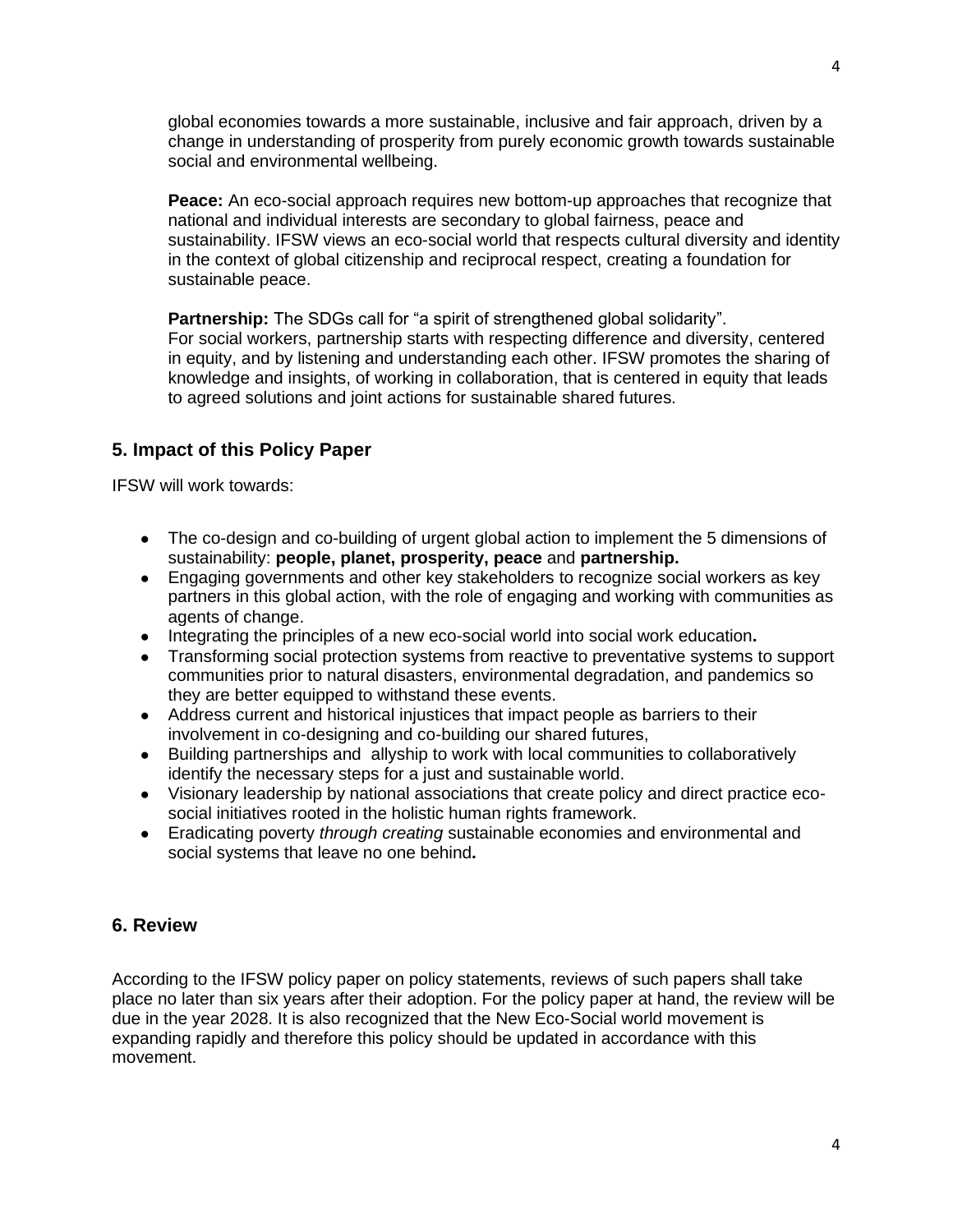#### **7. Sources**

Borges, A. & Huet, N. (2020) *Invisible workers: Underpaid, exploited and put at risk on Europe's farms.* https://www.euronews.com/my-europe/2020/07/17/invisible-workers-underpaidexploited-and-put-at-risk-on-europe-s-farms

Cordoba, P. S., & Bando, L. (2021) Social Work and the Sustainable Development Goals: A Student Placement Model. Australian Social Work, 1-8.

Hickel, J. (2020). *Quantifying national responsibility for climate breakdown: and equality-based attribution approach for carbon dioxide emissions in excess of the planetary boundary*. The Lancet: Planetary Health, 4 (9), E399-E404. DOI: https://doi.org/10.1016/S2542- 5196(20)30196-0

IFSW Climate Justice Program (2021). *Statement on COP26: A Commitment To Ongoing Action And Accountability.* https://www.ifsw.org/ifsw-climate-justice-program-statement-oncop26-a-commitment-to-ongoing-action-and-accountability/

International Federation of Social Workers (2021). *Social Work and the United Nations Sustainable Development Goals (SDGs)[.](https://www.ifsw.org/social-work-and-the-united-nations-sustainable-development-goals-sdgs/)* [https://www.ifsw.org/social-work-and-the-united](https://www.ifsw.org/social-work-and-the-united-nations-sustainable-development-goals-sdgs/)[nations-sustainable-development-goals-sdgs/](https://www.ifsw.org/social-work-and-the-united-nations-sustainable-development-goals-sdgs/)

International Federation of Social Workers (2021*). IFSW Statement on The Draft Convention On The Right To Development.* https://www.ifsw.org/ifsw-statement-on-the-draft-convention-on-theright-to-development

IASSW, ICSW, IFSW (2020). *Global Agenda for Social Work and Social Development: Third Report. Strengthening recognition of the Importance of Human Relationships*. (Ed. David N Jones), IFSW, Rheinfelden, Switzerland

International Federation of Social Workers (2018). *Global Social Work Statement of Ethical Principles.* https://www.ifsw.org/global-social-work-statement-of-ethical-principles/

International Federation of Social Workers (2014). *Global Definition of Social Work* https://www.ifsw.org/what-is-social-work/global-definition-of-social-work/

International Federation of Social Workers (1996). *Human Rights*. ttps://www.ifsw.org/humanrights-policy/

Jolly, R. (2005). *Global Inequality in Historical Perspective.* https://www.wider.unu.edu/publication/global-inequality-historical-perspective

Kreitzer, L., & Wilson, M. (2010). *Shifting perspectives on international alliances in social work: Lessons from Ghana and Nicaragua*. International Social Work, 53, 701–719.

Locke, J., Singh, V. & De Marez, L. (2021). *From G7 to COP26: A path forward for the global south. Blog.* https://rmi.org/from-g7-to-cop26-a-path-forward-for-the-global-south/

Martinez, D. & Irfan, A. (2021). *Colonialism, the climate crisis, and the need to center Indigenous voices. Environmental Health News*. https://www.ehn.org/indigenous-people-andclimate-change-2655479728/american-settler-colonialism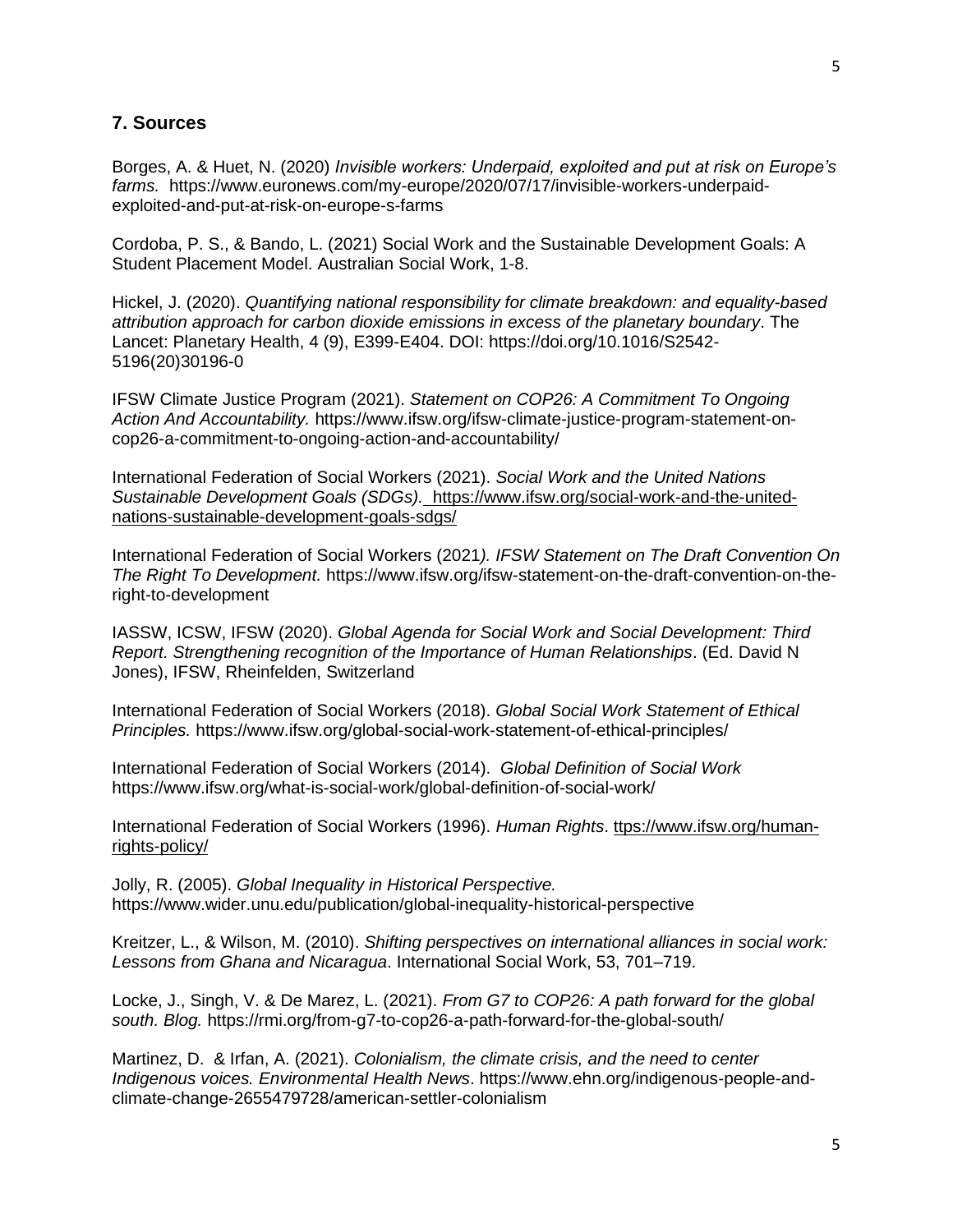United Nations Environment Programme (UNEP) (2020). *Unite human, animal and environmental health to prevent the next pandemic-UN Report. Press release.* https://www.unep.org/news-and-stories/press-release/unite-human-animal-and-environmentalhealth-prevent-next-pandemic-un

United Nations. (2021). *The Sustainable Development Goals Report 2021* <https://unstats.un.org/sdgs/report/2021/The-Sustainable-Development-Goals-Report-2021.pdf>

United Nations Research Institute for Social Development. (2021). *A New Eco-Social Contract*. [https://sdgs.un.org/sites/default/files/2021-07/UNRISD%20-%20A%20New%20Eco-](https://sdgs.un.org/sites/default/files/2021-07/UNRISD%20-%20A%20New%20Eco-Social%20Contract.pdf)[Social%20Contract.pdf](https://sdgs.un.org/sites/default/files/2021-07/UNRISD%20-%20A%20New%20Eco-Social%20Contract.pdf)

UN News. (2022, March). *UN analysis shows link between vaccine equity and widening poverty gap*. https://news.un.org/en/story/2022/03/1114762

UN Security Council. (2021). *Press Release. Climate change 'Biggest threat modern humans*  have ever faced', world-renowned naturalist tells security council, calls for greater global *cooperation'* https://www.un.org/press/en/2021/sc14445.doc.htm

WWF. (n.d.) *Sustainable Agriculture: Pollution.* <https://www.worldwildlife.org/industries/sustainable-agriculture#:~:text=Agriculture%20is%20the> %20leading%20source,in%20the%20environment%20for%20generations

Zurek, M., Hebineck, A., & Selomane, O. (2021, January). *Looking across diverse food system futures: Implications for climate change and the environment.* QOpen 1: 1-39.

iii UN Women. (2020). *Macroeconomic policies for the feminist plan on sustainability and social justice.*https://www.unwomen.org/sites/default/files/Headquarters/Attachments/Sections/Library/ Publications/2021/Macroeconomic-policies-for-the-feminist-plan-on-sustainability-and-socialjustice-en.pdf

iv UN Security Council. (2021). *Climate change 'Biggest threat modern humans have ever faced', world-renowned naturalist tells security council, calls for greater global cooperation'* https://www.un.org/press/en/2021/sc14445.doc.htm

<sup>v</sup> UN News. (2022, March). *UN analysis shows a link between vaccine equity and widening poverty gap*.<https://news.un.org/en/story/2022/03/1114762>

<sup>i</sup> Martinez, D. & Irfan, A. (2021). *Colonialism, the climate crisis, and the need to center Indigenous voices. Environmental Health News*[.](https://www.ehn.org/indigenous-people-and-climate-change-2655479728/american-settler-colonialism) https://www.ehn.org/indigenous-people-andclimate-change-2655479728/american-settler-colonialism

ii United Nations Environment Programme (UNEP). (2020). *Unite human, animal and environmental health to prevent the next pandemic-UN Report. Press release*. https://www.unep.org/news-and-stories/press-release/unite-human-animal-and-environmentalhealth-prevent-next-pandemic-un